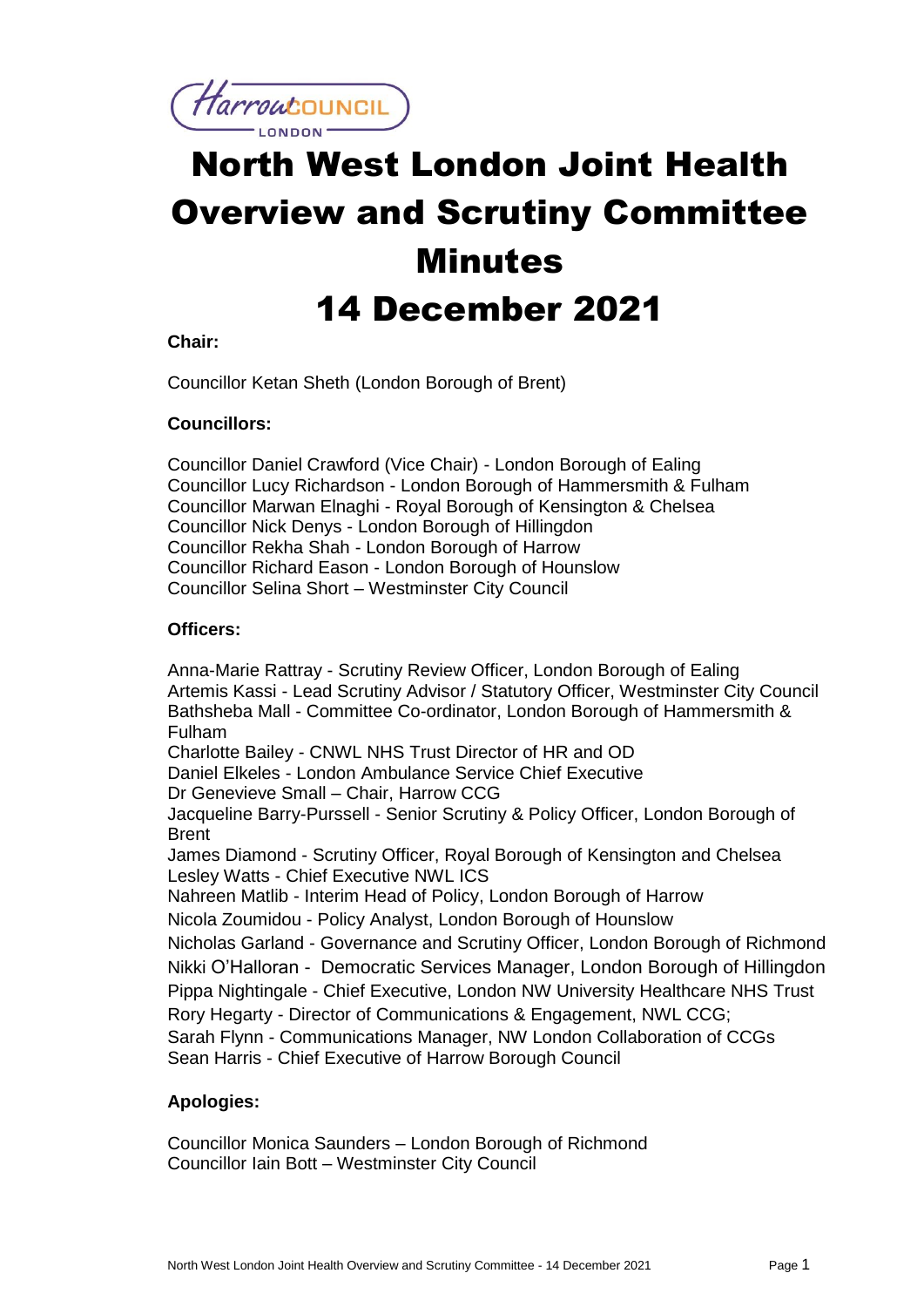## **1. Welcome and Minute Silence**

The Chair welcomed the Committee and introduced the Chief Executive of Harrow Borough Council and Councillor Rekha Shah of Harrow Borough Council who paid tribute to Councillor Vina Mithani and welcomed the Committee to the meeting.

Members paid tribute and observed a minute silence for the late Councillor Vina Mithani, a member of JHOSC.

## **2. Attendance by Reserve Members**

**RESOLVED:** To note the attendance at this meeting of the following duly appointed Reserve Member:-

Ordinary Member Reserve Member

Councillor Iain Bott (Westminster) Councillor Selina Short (Westminster)

# **3. Declarations of Interest**

**RESOLVED:** To note the declarations, if any, as published on the Council's website prior to the meeting and the following additional declaration made at the meeting:

Councillor Ketan Sheth declared a non-pecuniary interest in that he was the Lead Governor at Central and North West London Foundation Trust (CNWL).

#### **4. Minutes**

**RESOLVED:** That the minutes of the meeting held on 23 September 2021, be taken as read and signed as a correct record.

#### **5. Matters Arising (if any)**

**RESOLVED:** There were no matters arising.

#### **6. London Ambulance Service - Update**

The Committee received a report from the London Ambulance Service (LAS) which outlined the LAS estates vision and how the LAS would transform its estate to meet future needs.

The Chief Executive of the London Ambulance Service NHS Trust introduced the report and gave a presentation that outlined the following:

- There was an objective to consolidate the number of ambulance stations from 64 to 18. However, this had been paused as demand had been extraordinarily high. This demand had led to some ambulance stations being reopened.
- It was noted that a national review stated there should be fewer ambulance stations, which would provide improved economies of scale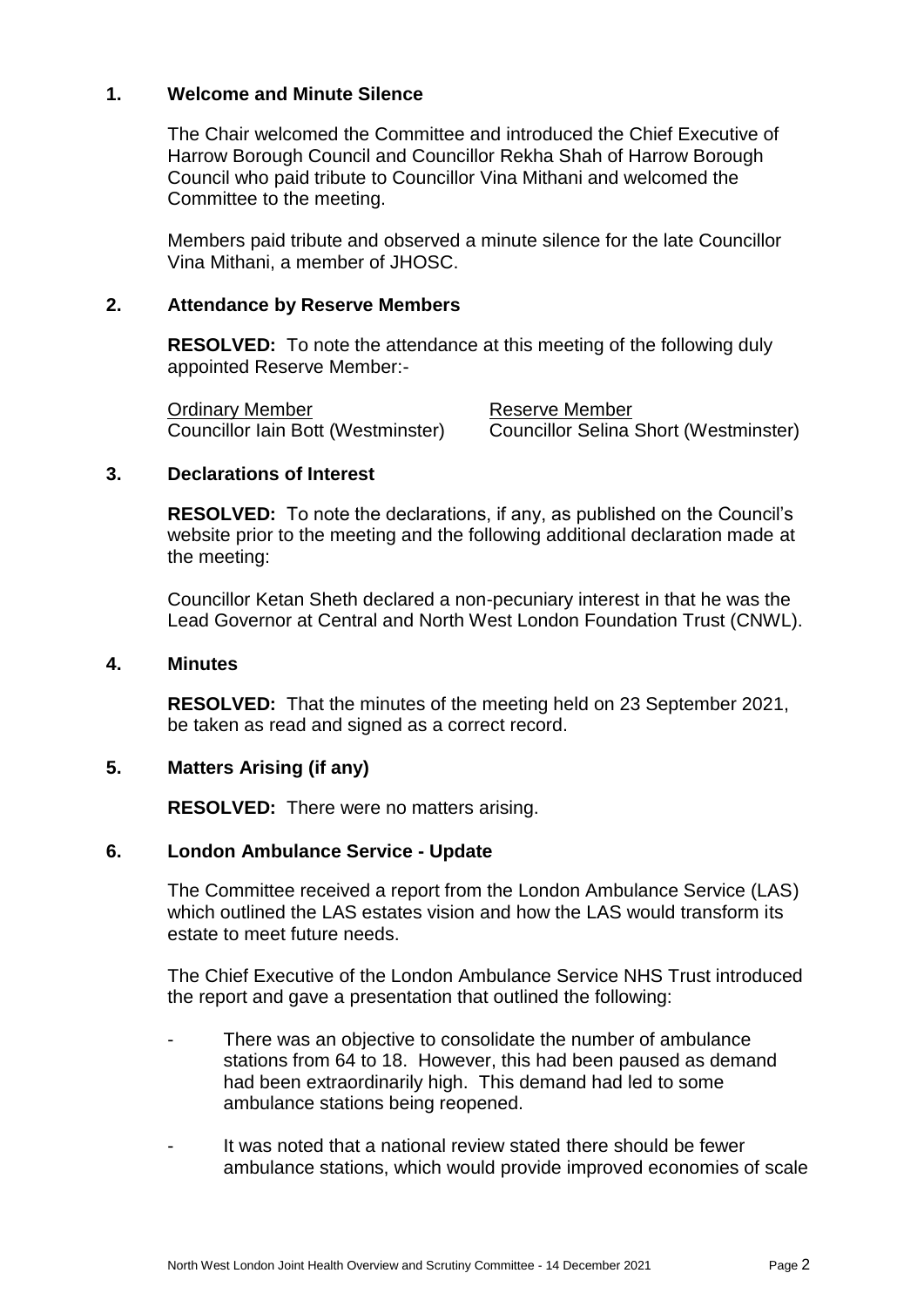and the ability for a better-quality service to be provided if LAS operated from fewer sites. However, it had been felt that there should be more than 18 stations for LAS as this would negatively impact response times. The number of ambulance stations was to be reassessed in order to find the appropriate quantity.

The Chair thanked the LAS Chief Executive for their presentation and opened the floor to questions from the Committee:

- A Member asked of the current pressures the LAS faced and how LAS could be supported. The LAS Chief Executive explained that prior to the pandemic a busy day saw circa 5,500 calls to 999, however it was only recently that LAS had experienced 7,700 calls to 999. The LAS Chief Executive emphasised that non-emergency calls should be to 111.
- A Member raised the possibility of disused ambulance stations to be used for housing, to which the LAS Chief Executive noted that none of the ambulance estate would be sold until there was an agreed estates plan. It had proven difficult to find bigger estates to consolidate to, due to big companies also looking at similar estates.
- In addition, it was asked if congestion was an issue for the LAS and if so, what could be done by the boroughs to help mitigate this issue. The LAS had explained that they liaised with Boroughs on particular issues.
- It was emphasised that the estate strategy would be a 5-to-10-year plan, it was noted that the LAS had objectives that were a higher priority, which included IT development and the LAS vehicle fleet to be updated.
- A member highlighted the concerns over traffic within central London and wanted clarification over the response times, to which the LAS Chief Executive noted that central London had some of the best response times, because LAS had utilised bicycles and motorbikes within their service. In addition, the estate strategy would ensure that response times would be maintained.

The Chair thanked the LAS Chief Executive for their time and gave thanks to the front-line staff. The Committee were invited to make recommendations with the following:

**RESOLVED:** That a future update be provided to the JHOSC on the London Ambulance Service including an update on engagement.

# **7. Integrated Care System (ICS) - Update**

The Committee received a report from the northwest London Integrated Care System (ICS) and included updates on: Covid-19 vaccination programme, inequalities framework, financial challenges, acute care, Mount Vernon cancer services, Mental health and Senior appointments.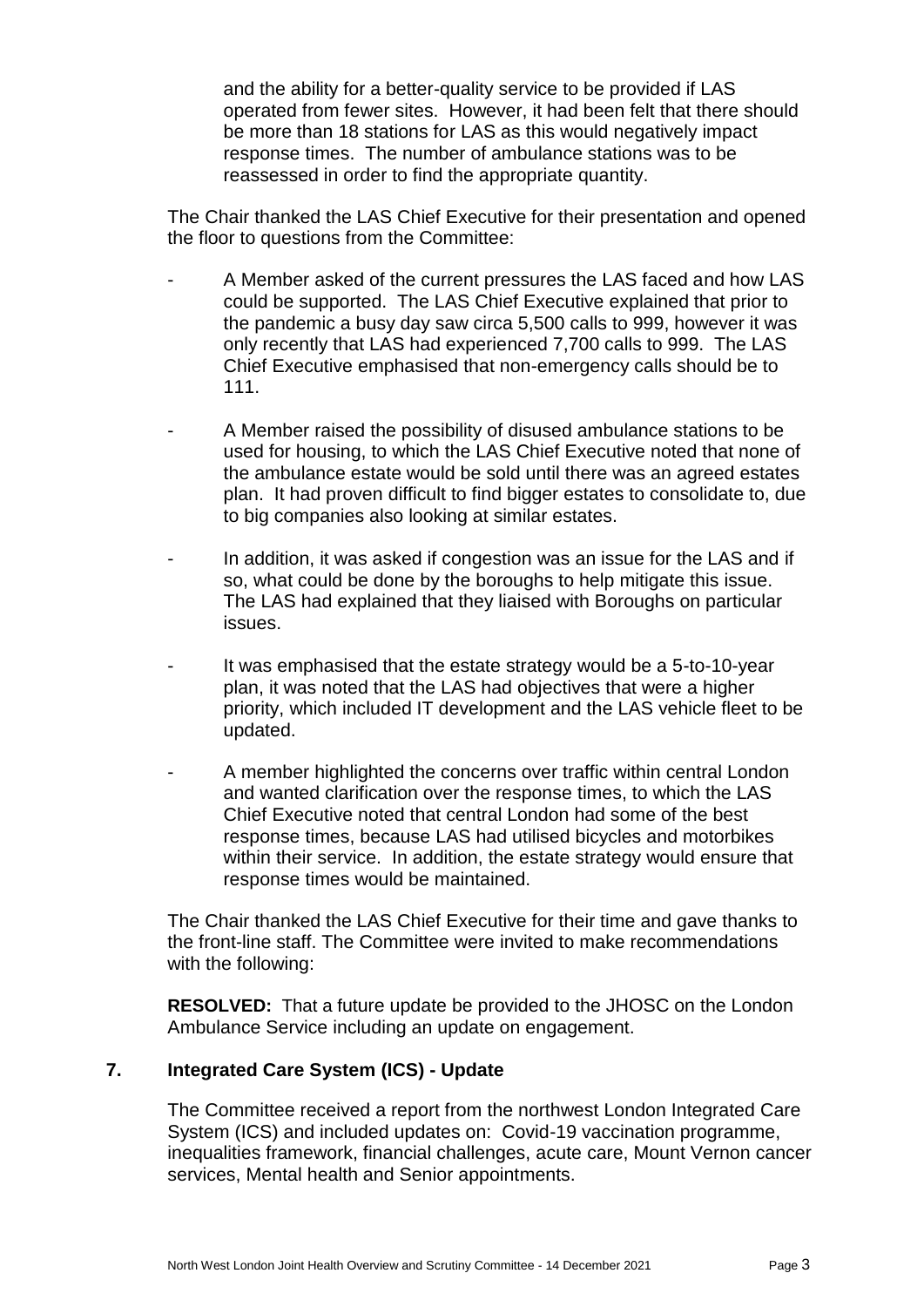The Chief Executive of the ICS introduced the report and gave a presentation that outlined the following:

- Though the vaccination programme had been a success there was also still more work to be done on the vaccination programme with other services to be potentially impacted because of the booster vaccine programme, however, it was reassured that emergency and urgent care would still go ahead alongside the booster programme.
- Cancer treatment patients would continue to be treated throughout the booster vaccination programme, in addition, patients that had been on the waiting list for a long time would also be seen to as soon as possible. The impact on services was due to staff availability and being used for the booster programme.
- Covid-19 school strategies had varied from school to school, for example some schools had closed early due to a peak in cases while others had restricted movement within the school. It was planned to give second doses of the vaccine to those aged between 12 and 15 in January 2022 as part of the national booster programme. The uptake for those aged between 12 and 15 had been 42% for the first dose, it was hoped that over the holiday period parents would get their children (who were eligible) vaccinated.
- In conjunction with the Prime minister's Covid-19 announcement the vaccination programme had meant that those over 18 could be given a booster jab 91 days after their second dose, a target had been set to get everyone over 18 jabbed for a third time. This change in plan had meant the primary sites were to be moved and for longer opening hours to be implemented.
- There were 86 pharmacies that had done circa 50% of the vaccines, there were plans to open 6 community hospitals hubs, in addition, there were plans to attend large public events in order to encourage uptake of the vaccine.
- Efforts had been placed into the vaccine programme, however, waiting times had been considered for elective surgery so that waiting times did not fall back. It was anticipated that longer waiting times would be expected in light of the new vaccination programme. However, priority had been given to cancer treatments, other urgent treatments and to those that had already been waiting for an extended period.
- Urgent treatment centres were noted to have worked hard on ensuring that only appropriate patients that go to A&E. General Practitioners (GP) had been made aware that a balance between the delivery of the vaccination programme and the upkeep of general services needed to be maintained.

The Chair thanked them for the presentation and opened the floor to questions from the Committee which were answered as follows: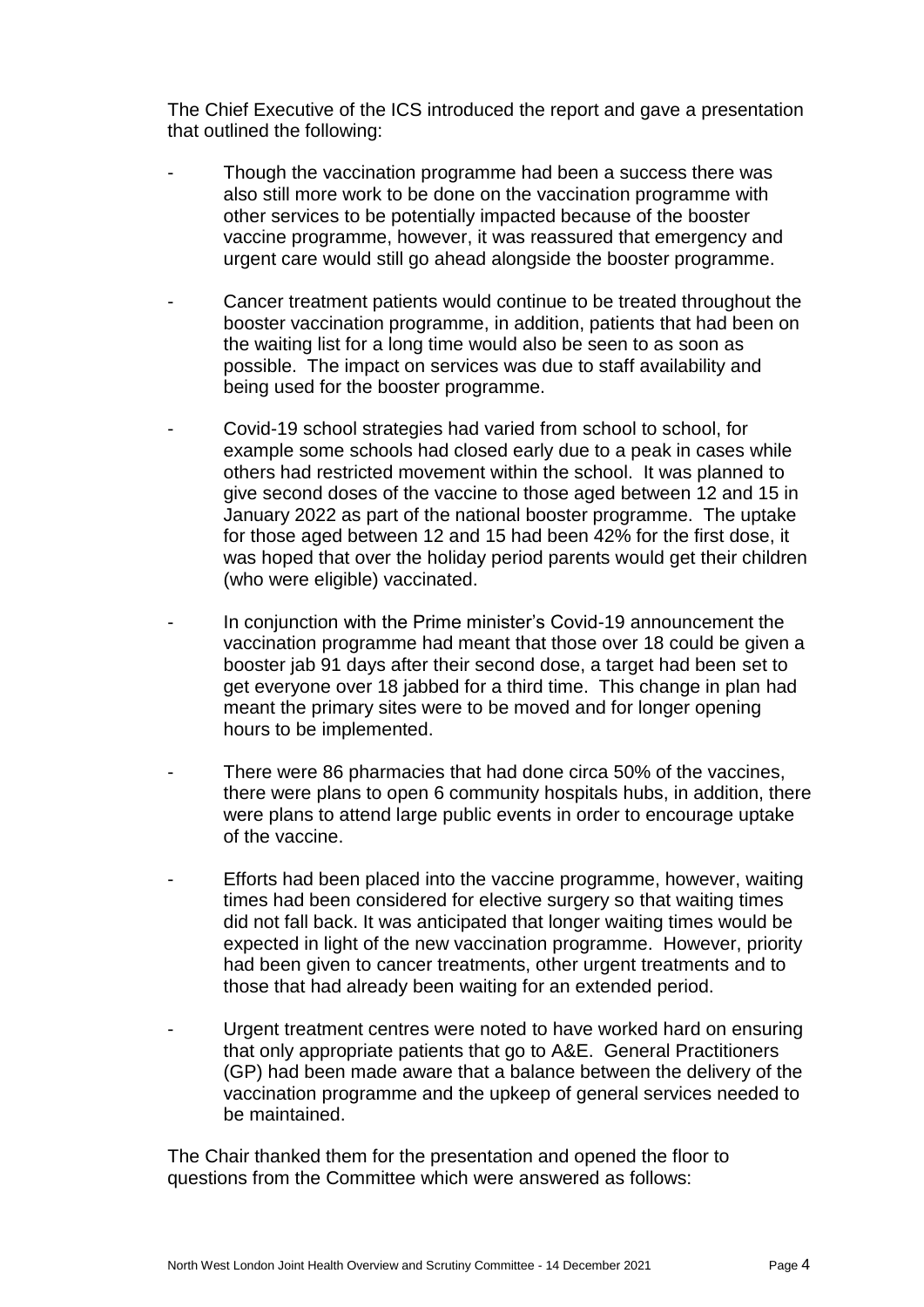- A Member welcomed the work done on inequalities; however, it was requested if an insight could be given into the draft inequalities report and data metrics as this would allow for an input from representatives and their localities. The Chief Executive of the ICS agreed that this could be sent to the Committee and would welcome comments.
- It was asked if more detail could be provided on the changes surrounding the underlined deficit. To which the ICS Chief Executive explained that some changes had been due to the allocations as well as recurrent and non-recurrent underpinning deficits and that the partnership board paper would be sent to the Committee as this would provide further details.
- There had been substantive movement to Hillingdon hospital in order for the trust to be balanced for the financial year 2021/22, with a recovery team allocated to Hillingdon Hospital from NSH EI.
- It was noted by a Member that packages received by residents were often printed in colour and wondered if costs could be reduced if this was avoided. To which the Director of Communications and Engagement at NW London ICS explained that printing in colour had been avoided where possible, however they would look further into where else this could be achieved.
- Clarity was sought over the locations of planned surgical and diagnostic hubs, the Chief Executive for London North West University Healthcare NHS Trust explained these hubs would have the ability to fast-track diagnostic services and though locations were to be finalised Ealing would be one of the 4 locations for these hubs.
- It was asked if something could be done in relation to mental health and hospital discharges when it came to housing for these out-patients. It was noted by the Chief Executive for London North West University Healthcare NHS Trust that work had been done for it be ensured that care could be given more appropriately to patients in their own setting.
- How might the new structures between the ICP and the ICS manifest and for patient voices to be included. The Director of Communications and Engagement at NW London ICS highlighted that in line with the launch of the inequalities framework in early 2022, there were plans for public events to be held in each borough so that members of the public could contribute their thoughts around the response to the inequalities framework.

The Chair thanked health colleagues for their responses and closed the discussion. The Committee were invited to make recommendations with the following:

# **RESOLVED:** That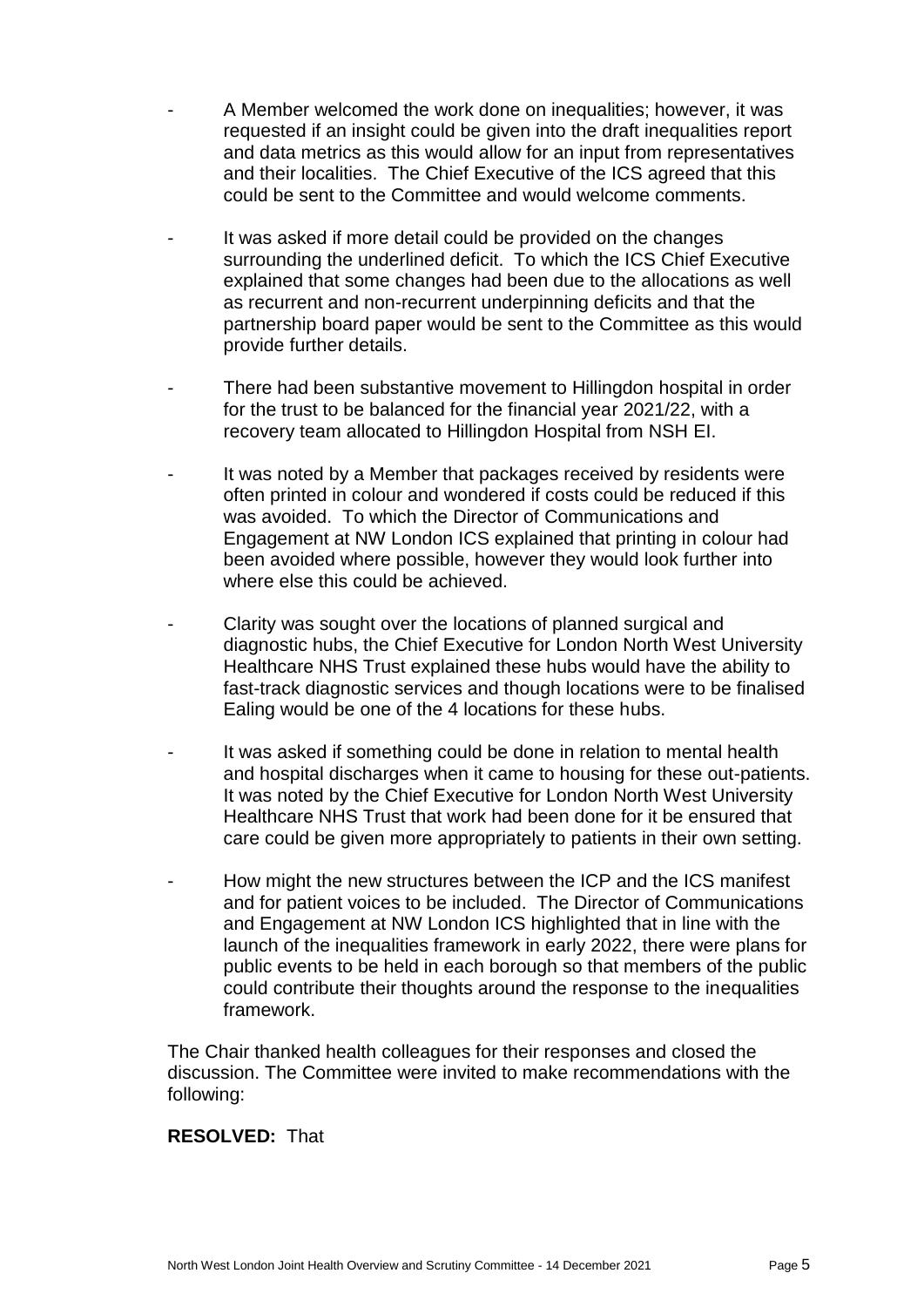- (1) NHS NW London's Chief Finance Officer provide the JHOSC with further financial information in relation to budget management and o include an update on Hillingdon Hospital;
- (2) detail on the approach to patient discharge and links to key services, particularly housing to be included in the mental health paper at the next JHOSC meeting.

As well as recommendations, a number of requests for information were made during the discussion, recorded as follows:

- i. For the Committee to be provided the Draft report and data metrics for the locality analysis on the NWL inequality framework.
- ii. For further detail on deficits, the Partnership Board papers to be provided.
- iii. For further details of the fast-track surgical Hubs to be made available to JHOSC.

## **8. North West London Workforce - Update**

The Committee received a report that provided an update on the progress of the NW London Workforce programmes. The Central and North West London NHS Trust Director of HR and OD, briefly outlined the following:

- The main risk had been the working capacity through winter, multiple factors were highlighted that could potentially impact capacity: sickness of staff; the uptake of staff vaccination and turnover of staff. In addition, it was important to support staff to take leave they need balanced with having effective capacity throughout this period, with a keeping well service launched for all staff on a referral basis.
- Recruitment over the past six months saw over a 1000 staff recruited that related to the vaccination programme as well as new roles within the NHS.

The Chair thanked them for the presentation and opened the floor to questions from the Committee which were answered as follows:

- - A Member raised the point of challenges of staff retention and recruitment and wanted clarification over how the ICS had planned to tackle these. The ICS Chief Executive noted that a lot of work had been undertaken in each organisation across north west London and would continue.

- The Central and North West London NHS Trust Director of HR and OD added that there were workforce race equality standards in place and that Trusts had been set challenging standards and a leadership ladder programme was in place to support BAEM staff get into more senior roles.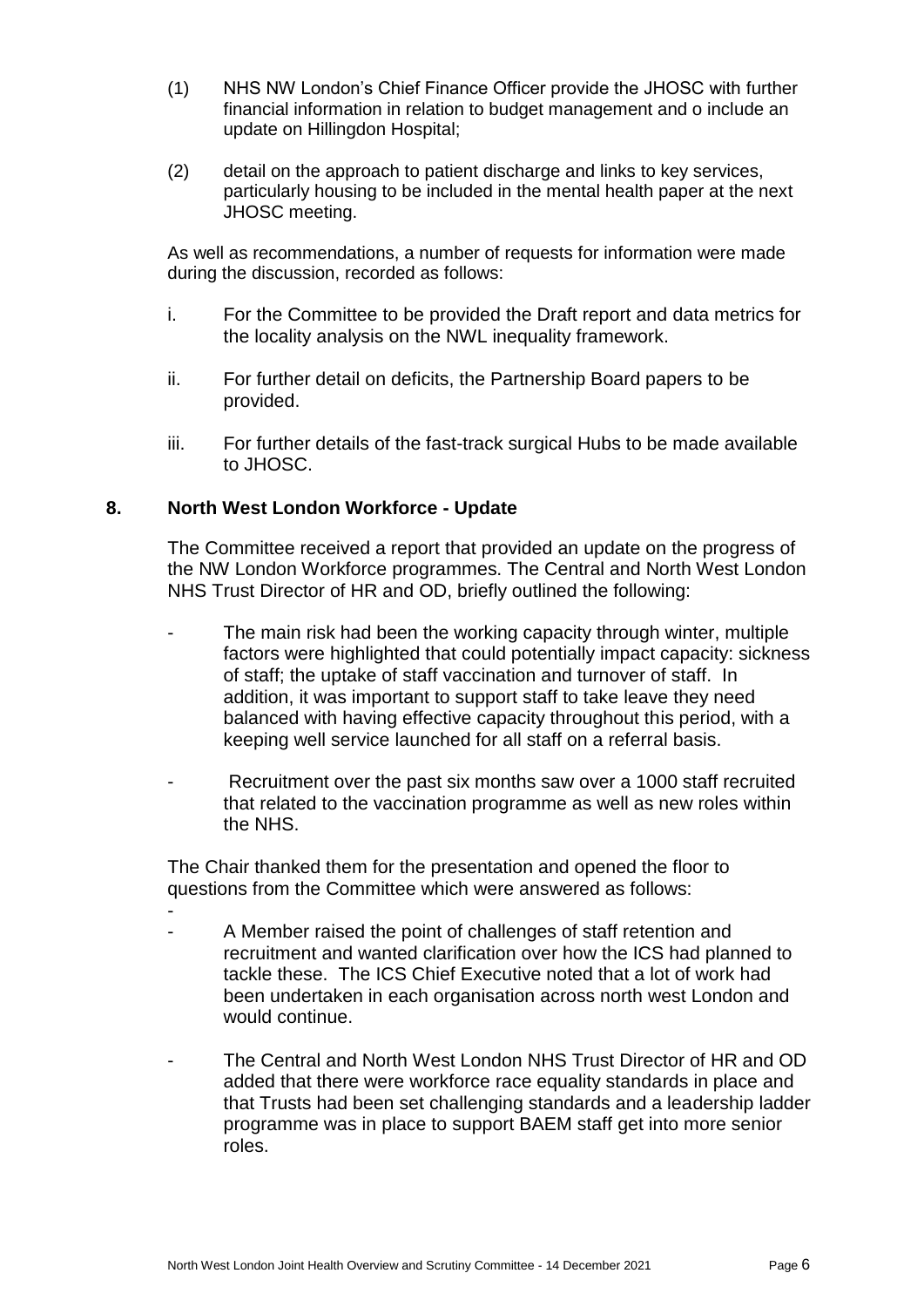- A Member asked in regard to patient voice, how would it be ensured that between the news structures of the ICP and ICS how would the links between the two bodies manifest and for patient voices to be included. The Director of Communications and Engagement at NW London ICS explained that in early 2022 it had been planned to undertake public events where residents could contribute their thoughts in context to the inequalities framework.
- A member raised the concern of staff under pressure and wanted to know the number of unfilled posts, particularly for frontline roles. The Central and North West London NHS Trust Director of HR and OD explained that across health and social care there was an employment gap of circa 12,000 roles. However, it had been planned to employ 1,000 new staff within the NHS by March 2022. In addition, an analysis had revealed where frontline gaps were with targeted programmes made for these issues to be addressed.

The Chair thanked health colleagues for their responses and closed the discussion. The Committee were invited to make recommendations with the following:

**RESOLVED:** That an update be presented to JHOSC on recruitment, employment gaps and the range of work that had been undertaken.

As well as recommendations, a number of requests for information were made during the discussion, recorded as follows:

- i. For the health and wellbeing offer to be sent to the Committee by the CNWL Director of HR and OD.
- ii. For information on the leadership ladder programme to be sent to the Committee by the CNWL Director of HR and OD.

# **9. Palliative Care Review**

The Committee received a report that provided an update on a focused piece of work that had commenced in North West London to improve the quality, equity and experience of community-based specialist palliative care and support residents and their family/ carers received, as well as the sustainability of their services. The report was presented in brief by the Chief Executive for London North West University Healthcare NHS Trust who highlighted the following:

- The remit of this consultation had not included hospital or children's palliative care; however, it had included specialist community palliative care. It was crucial that this work addressed inequalities and that initial data suggested that there were inequalities to be addressed.
- 49% of patients had passed away in hospital and that the opportunity for place of death to be chosen should be improved. Services needed to be appropriately placed and that this could be different for each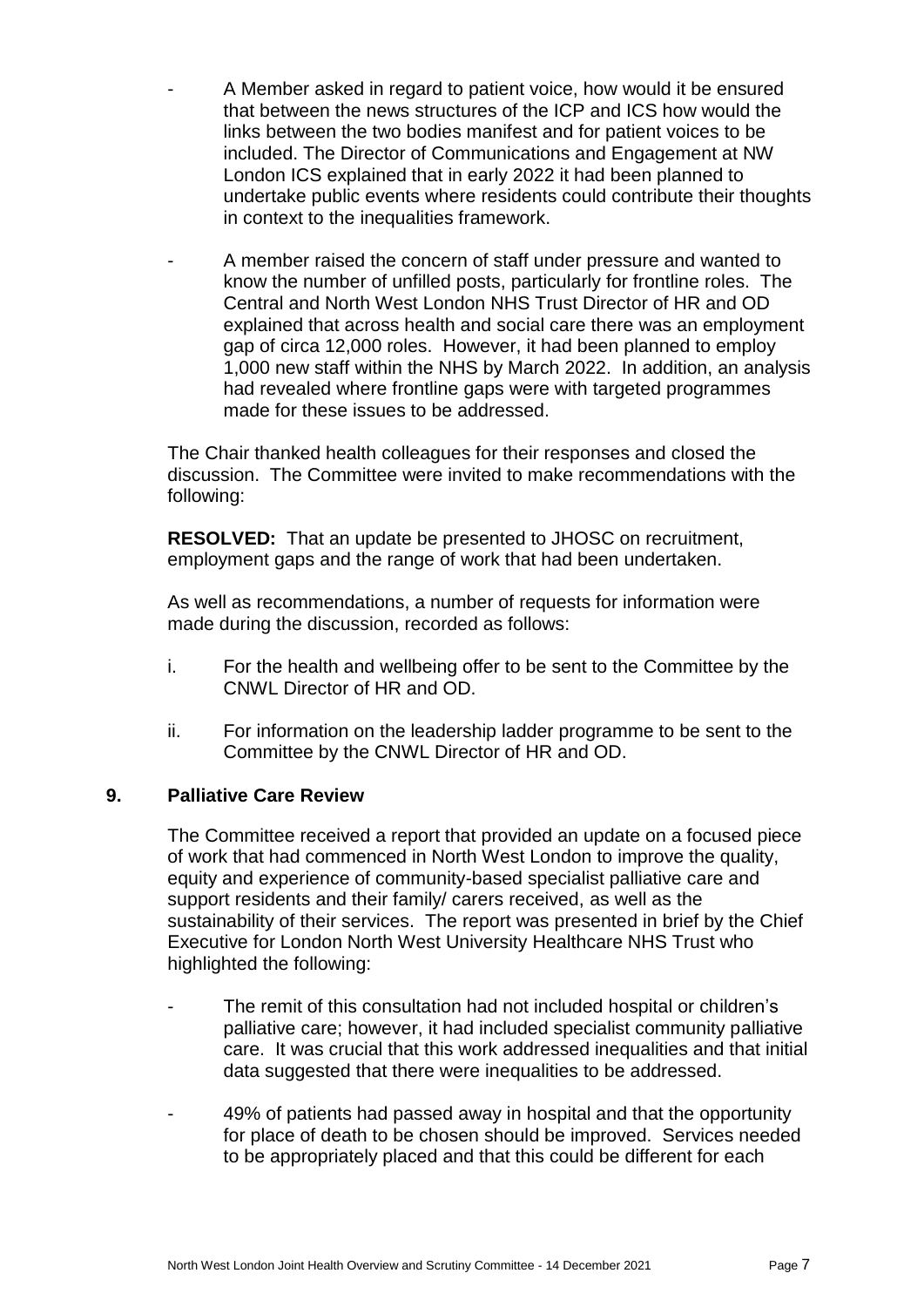community. In addition, it was important that voices would be heard during the consultation.

The Chair thanked them for the presentation and opened the floor to questions from the Committee which were answered as follows:

- A Member highlighted that there had been a strong desire from residents to be engaged in this consultation and asked if Pembridge Hospice had been considered to be re-opened. In addition, it was suggested by the Member that within the Royal Borough of Kensington and Chelsea there had been an imbalance in health-equality and asked how health inequalities could be tackled. The Chief Executive for London North West University Healthcare NHS Trust explained that inequality was a key part of the work and that engagement had to be widespread. In regard to Pembridge Hospice, it would be too early to say and that there was a need for a consultation to be conducted before decisions were made.
- A Member raised concern that the paper lacked consideration of demographics, such as those who were isolated, elderly or disabled. In addition, dementia was something that could have been addressed further in the report. It was felt that other services should have been included for the report to have been more comprehensive. equality and so asked how health inequalities would be tackled. The Chief Executive for London North West University Healthcare NHS Trust explained that there had been concern that had the scope of the report been too large, the delivery could be hindered.
- Workforce challenges and the need for an accurate workforce plan were also raised by the Member, to which the Chief Executive for London North West University Healthcare NHS Trust agreed that workforce planning was important, however, there had been the intention for the service to be designed around patients and for a workforce to be designed to complement that required service.
- Further details were requested on how cultural differences were to be tackled. The Chief Executive for London North West University Healthcare NHS Trust noted that work needed to be done on cultural and religious beliefs when it came to palliative care and for the needs of communities to be met.

The Chair thanked health colleagues for their responses and closed the discussion. The Committee were invited to make recommendations with the following:

**RESOLVED:** That an update on palliative care be presented to JHOSC once the consultation had been completed.

As well as recommendations, a number of requests for information were made during the discussion, recorded as follows: